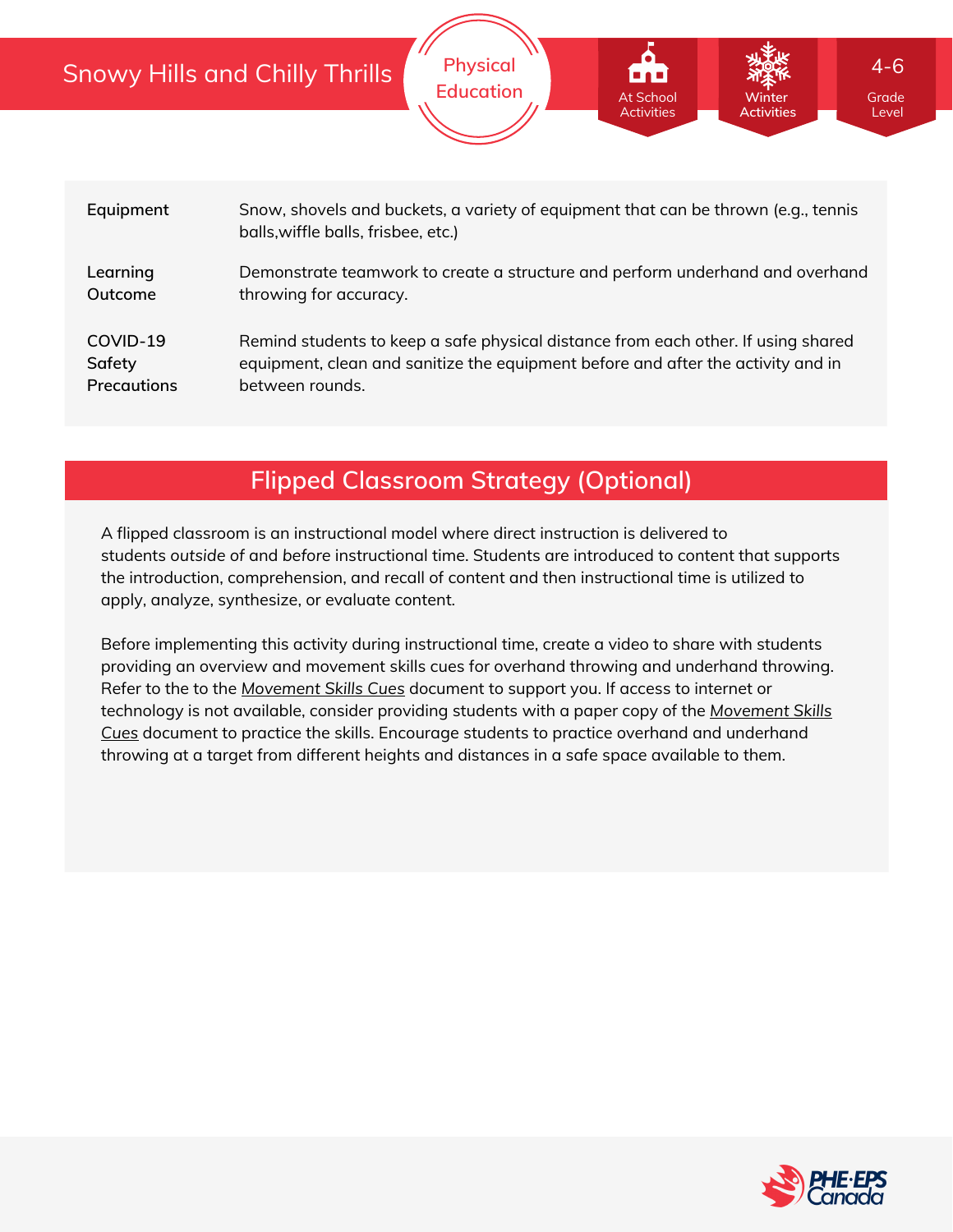# **Activity Description**

As a large group, review and practice the movement cues for overhand throwing and underhand throwing and discuss how to adjust trajectory of the throw for targets at different heights and distances. If utilizing a flipped classroom strategy, remind students to apply what they learned or reviewed in advance of the activity.

Divide students into groups of three. Ask each group to work together to build a hill made of snow encouraging them to build it as high and as wide as possible during a given time frame. Once their hill is built, provide each group with a set of objects. Encourage students to choose a distance to throw from.For younger students, they can throw from a closer distance, but challenge older students to move farther away. Ask the students throw the objects at their hills using overhand and underhand throws. Students can take turns each throwing three objects in a row seeing how many they can get to stick in their snowhill. Alternatively, students can work together to try to stick as many objects in their snow hill within a given time frame throwing one object at a time.

# **Physical Education Competencies Reflection Questions**



### **MOVE**

**Develop psychomotor skills, tactics, and strategies that facilitate a variety of physical activities across diverse environments.**

# **THINK**

**Develop cognitive skills and strategies for a variety of movement contexts that facilitate critical thinking, decision making, and problem solving.**



### **FEEL**

**Develop affective skills and strategies that facilitate healthy and safe relationships with themselves, with others, and with their environment.**

### **ACT**

**Practice behaviour skills and strategies that facilitate movement competence and confidence.**



At School Activities

Reflection is important to support learning during physical education. Consider asking students the reflection questions below and discuss the answers together.

- *Which type of throw was more effective for you? Why?*
- *How did the size/shape of your hill effect the number of objects that could stick to your hill? How could you build your hill differently?*



Level

4-6

**Winter Activities**